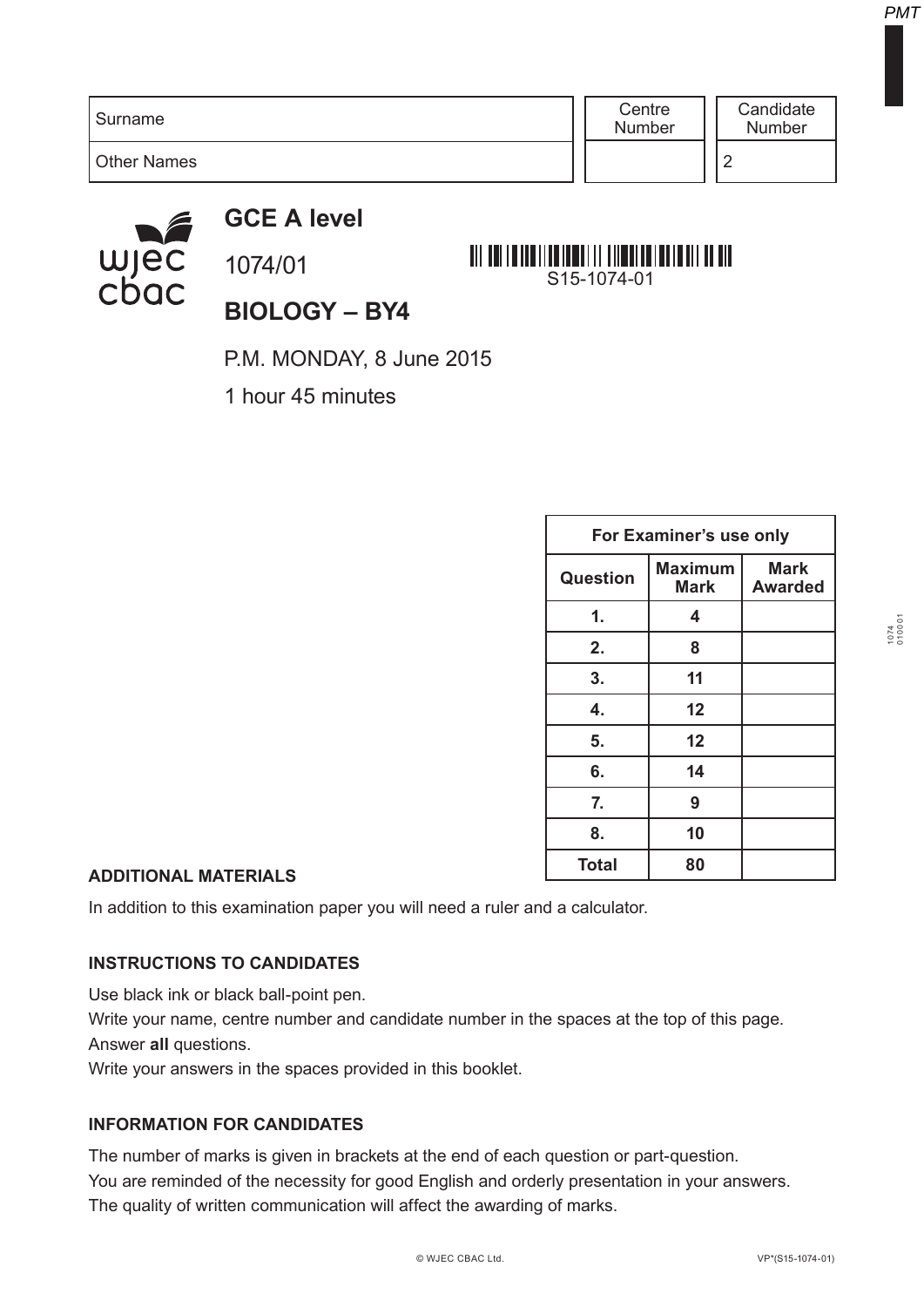Examiner only

2

#### *Answer* **all** *questions.*

**1.** Complete the following table indicating whether the statement is true or false by placing a tick  $({\checkmark})$  in the correct box. [4]

| <b>Statement</b>                                         | <b>True</b> | False |
|----------------------------------------------------------|-------------|-------|
| Motor neurones have only<br>a single dendrite.           |             |       |
| Motor neurones have<br>many axons.                       |             |       |
| Dendrites receive and<br>integrate impulses.             |             |       |
| Dendrites of motor<br>neurones are rarely<br>myelinated. |             |       |

4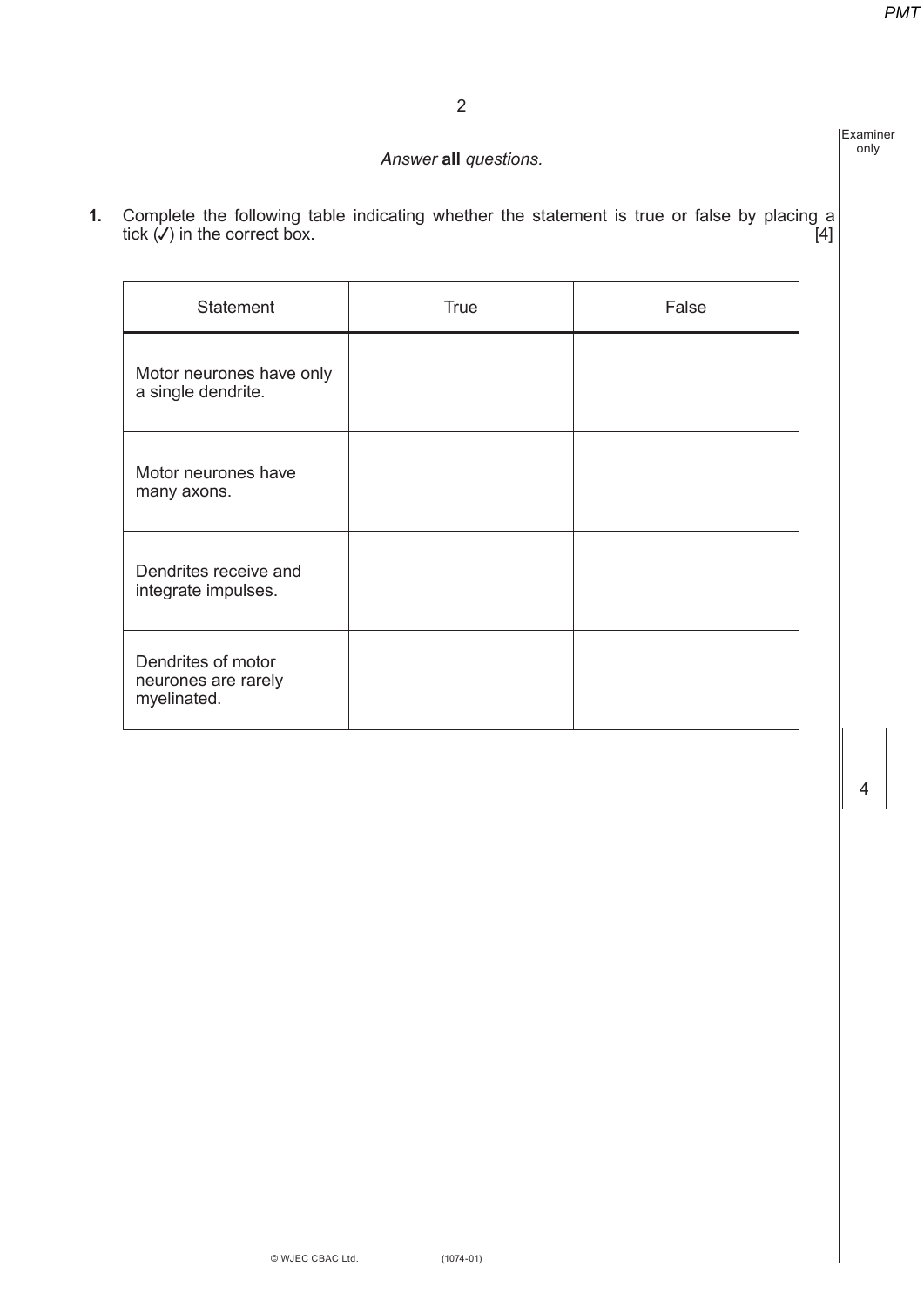Examiner only

| 2. A denitrifying bioreactor is a trench in the ground packed with wood chips. It becomes colonised |
|-----------------------------------------------------------------------------------------------------|
| by soil bacteria that convert nitrate in drainage water to nitrogen gas. Woodchip bioreactors may   |
| be a cost-effective, farm-scale practice for nitrate removal from agricultural drainage. When       |
| placed strategically, these bioreactors can reduce nitrate levels flowing into streams and help     |
| meet environmental demands for the reduction of total nitrogen content in streams and rivers.       |

Read the passage above and answer the following questions.

**..........................................................................................**

- *(a)* (i) What is the correct term for the process where nitrate is washed from the land in the drainage water? [1]
	- (ii) Name **one** source of the nitrate on the farmland. [1]

**..........................................................................................**

*(b)* Various soil bacteria can change ammonia or ammonium into nitrite, or nitrite into nitrate as part of the nitrogen cycle. Bacteria of the genus **X** are the primary converters of ammonium into nitrite and bacteria of the genus **Y** oxidise the nitrite to form nitrate.

 Name the **two** genera **X** and **Y** in the paragraph above and explain why it is important for plants that ammonia is converted to nitrate. **Example 20** and  $[4]$ 

|     | X<br>Υ                                                                                   |
|-----|------------------------------------------------------------------------------------------|
|     |                                                                                          |
|     |                                                                                          |
|     |                                                                                          |
|     |                                                                                          |
|     |                                                                                          |
|     |                                                                                          |
|     |                                                                                          |
|     |                                                                                          |
|     |                                                                                          |
|     |                                                                                          |
|     |                                                                                          |
|     |                                                                                          |
|     |                                                                                          |
|     | The drainage of land is important for improving crop growth. Explain why farmers want to |
| (c) | drain their land.                                                                        |
|     |                                                                                          |
|     |                                                                                          |
|     |                                                                                          |
|     |                                                                                          |
|     |                                                                                          |
|     |                                                                                          |

1074 010003

8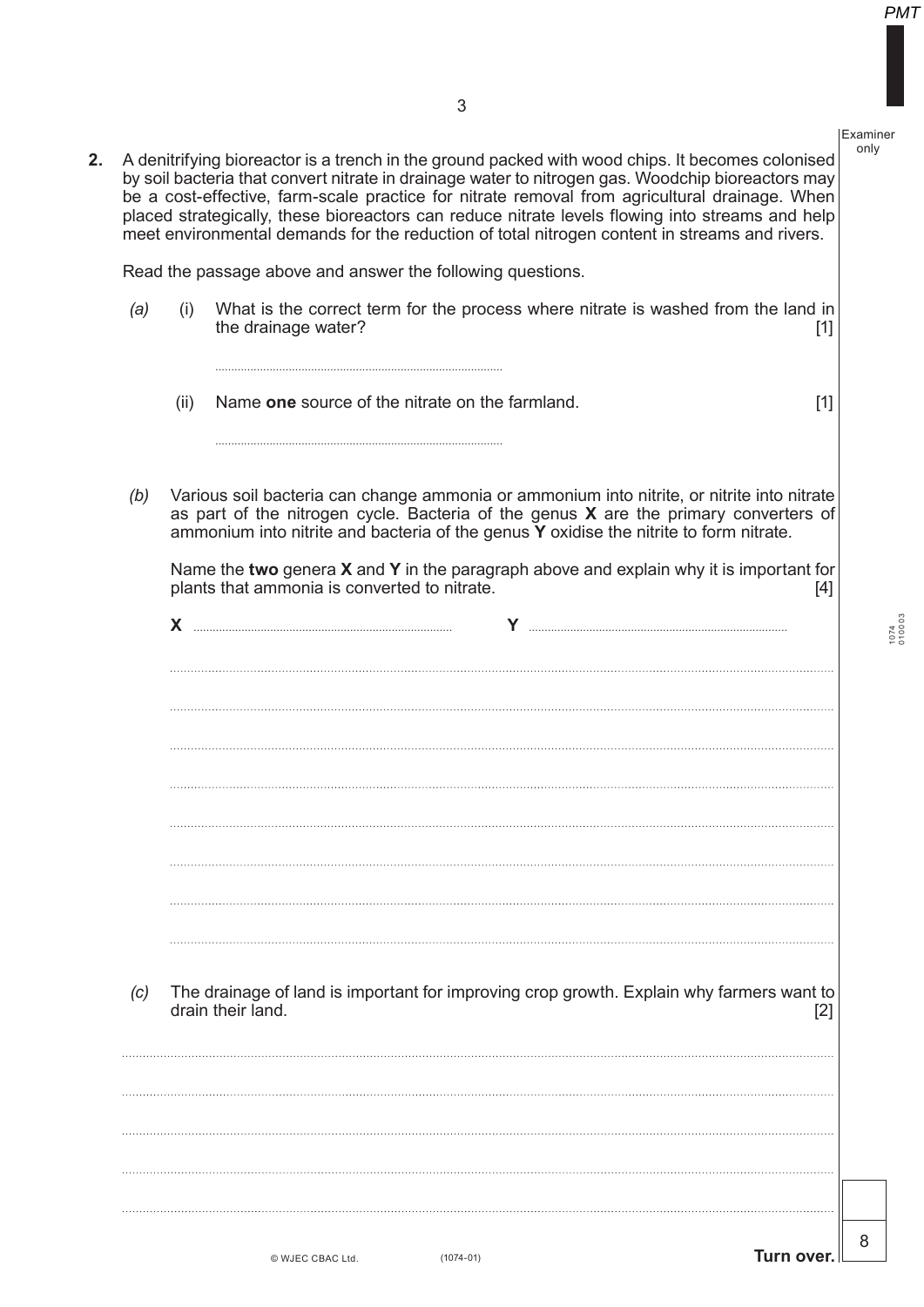Examiner only **3.** The diagrams below show the results of a number of experiments investigating bacterial growth with different levels of oxygen. Bacteria were mixed with agar in bacteriology tubes and the agar was allowed to set. The tubes were incubated for 24 hours at 37°C. Oxic zone



(1074-01) © WJEC CBAC Ltd.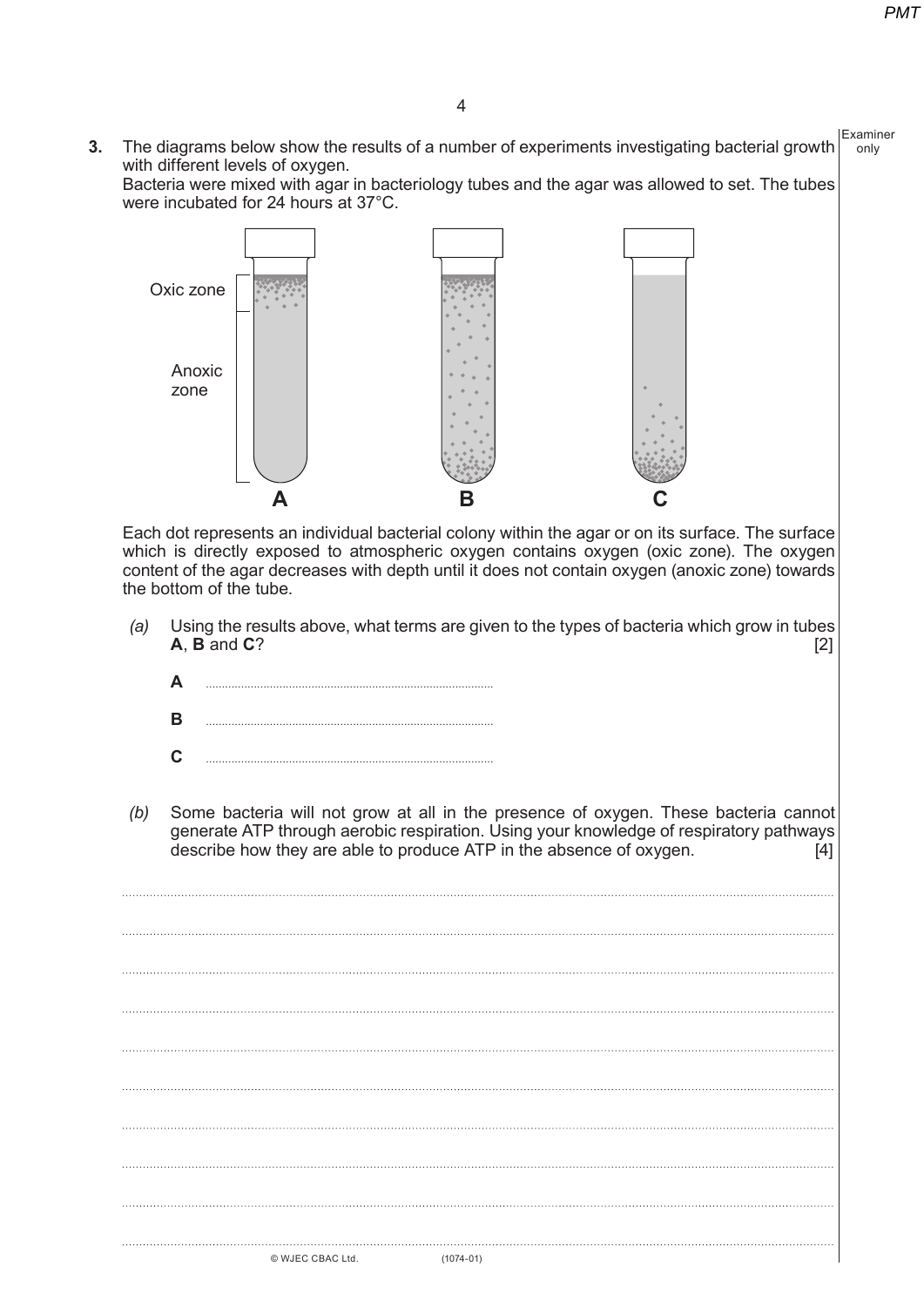Examiner





(i) Using the graphs, state the optimum temperature for each group and suggest an environment where they can actively grow. environment where they can actively grow.

|                   | Optimum temperature<br>$(^{\circ}C)$ | Environment |
|-------------------|--------------------------------------|-------------|
| psychrophiles     |                                      |             |
| mesophiles        |                                      |             |
| hyperthermophiles |                                      |             |

(ii) Using your knowledge of cell biology, suggest **two** biological problems which psychrophiles must overcome in order to carry out cellular processes.

11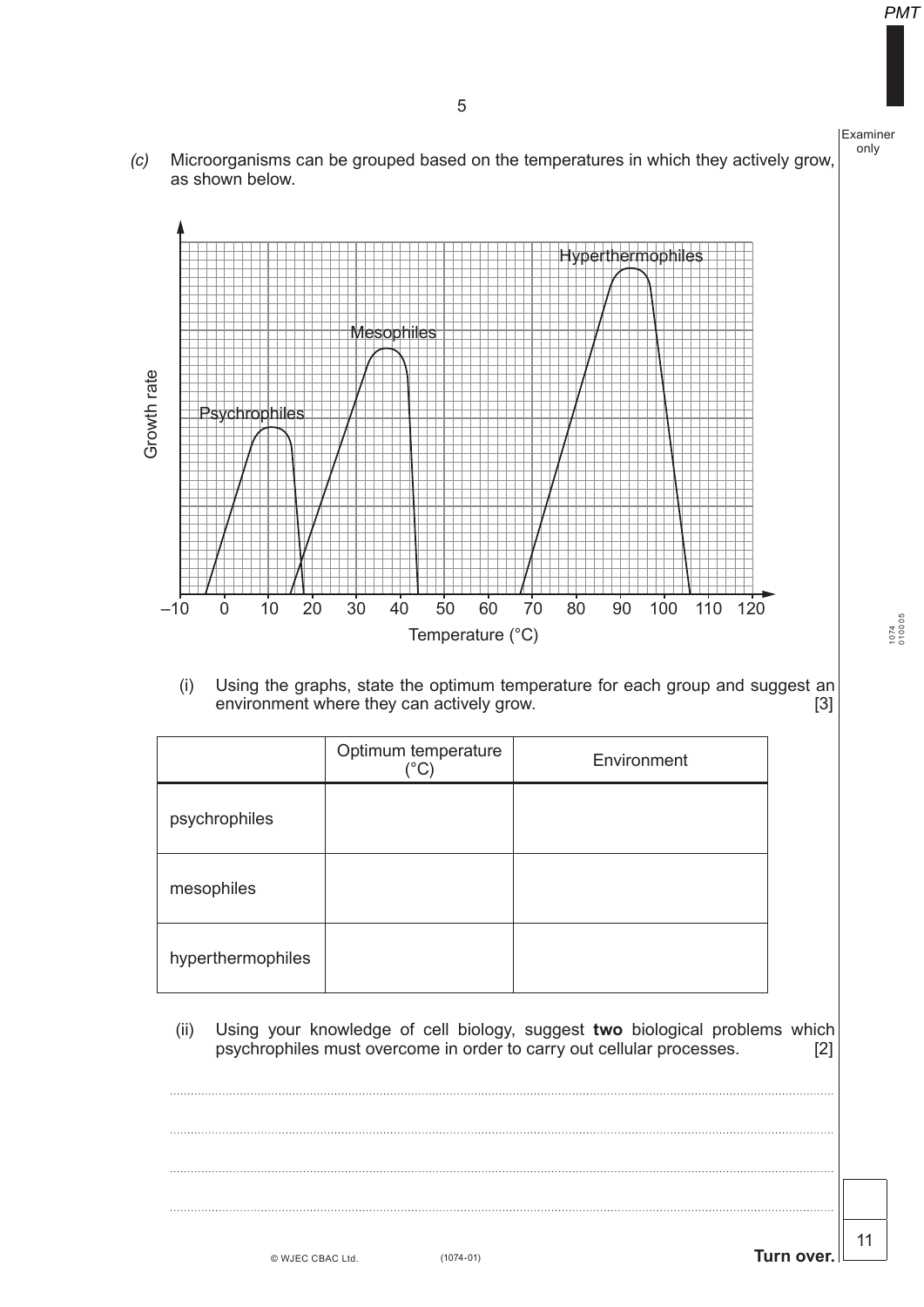

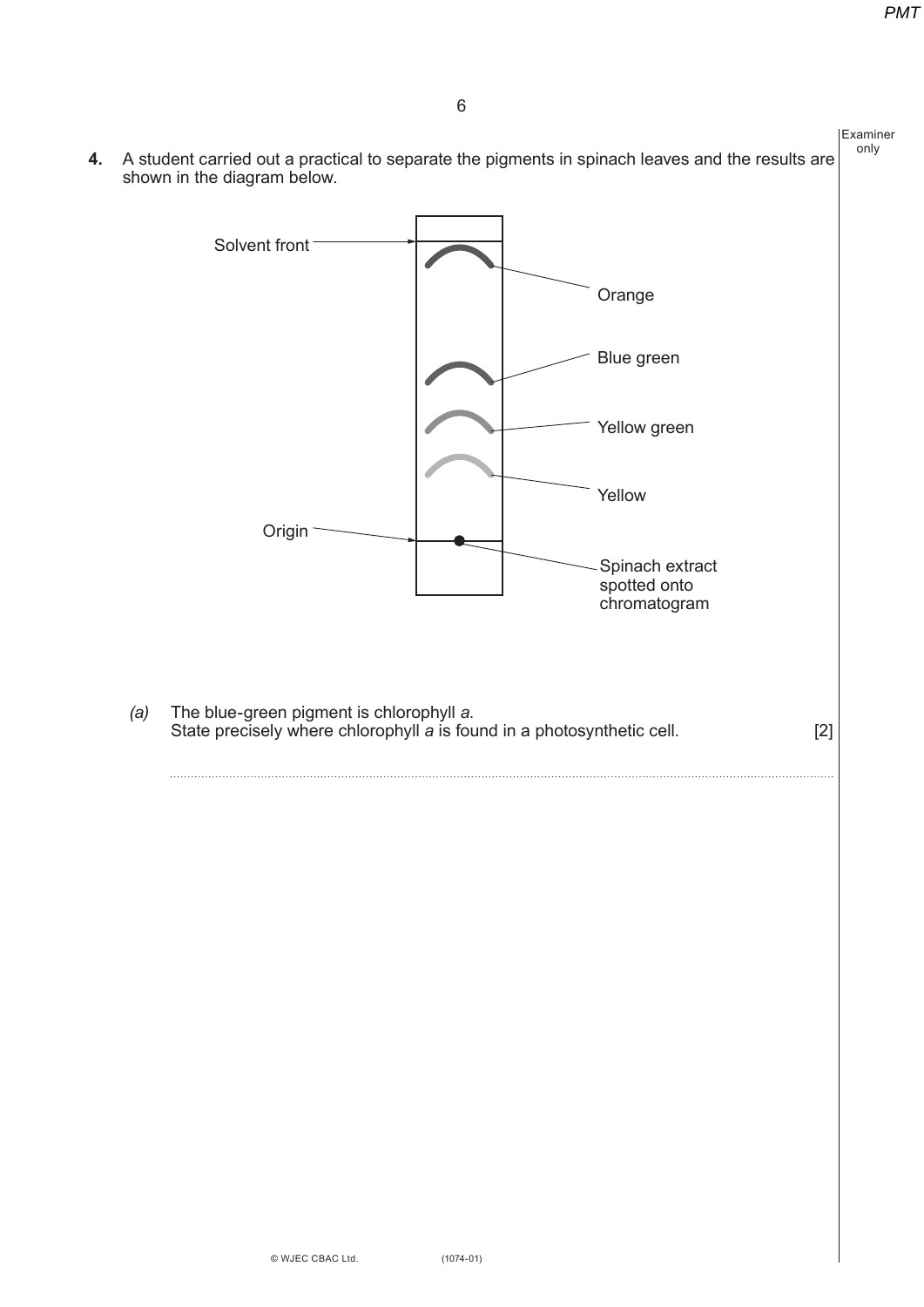Examiner only

1074 010007

*(b)* The Rf value of the pigments can be calculated using the following formula.

**Rf** = distance moved by pigment from origin distance moved by solvent front from origin

Calculate the Rf value of the yellow band and use the following table of Rf values to identify it. Show your working. identify it. Show your working.

Rf value = **...................................................**

| Pigment       | <b>Rf</b> value |
|---------------|-----------------|
| xanthophyll   | 0.28            |
| chlorophyll b | 0.42            |
| chlorophyll a | 0.59            |
| carotene      | 0.98            |

Identity of yellow band **...............................................................................................**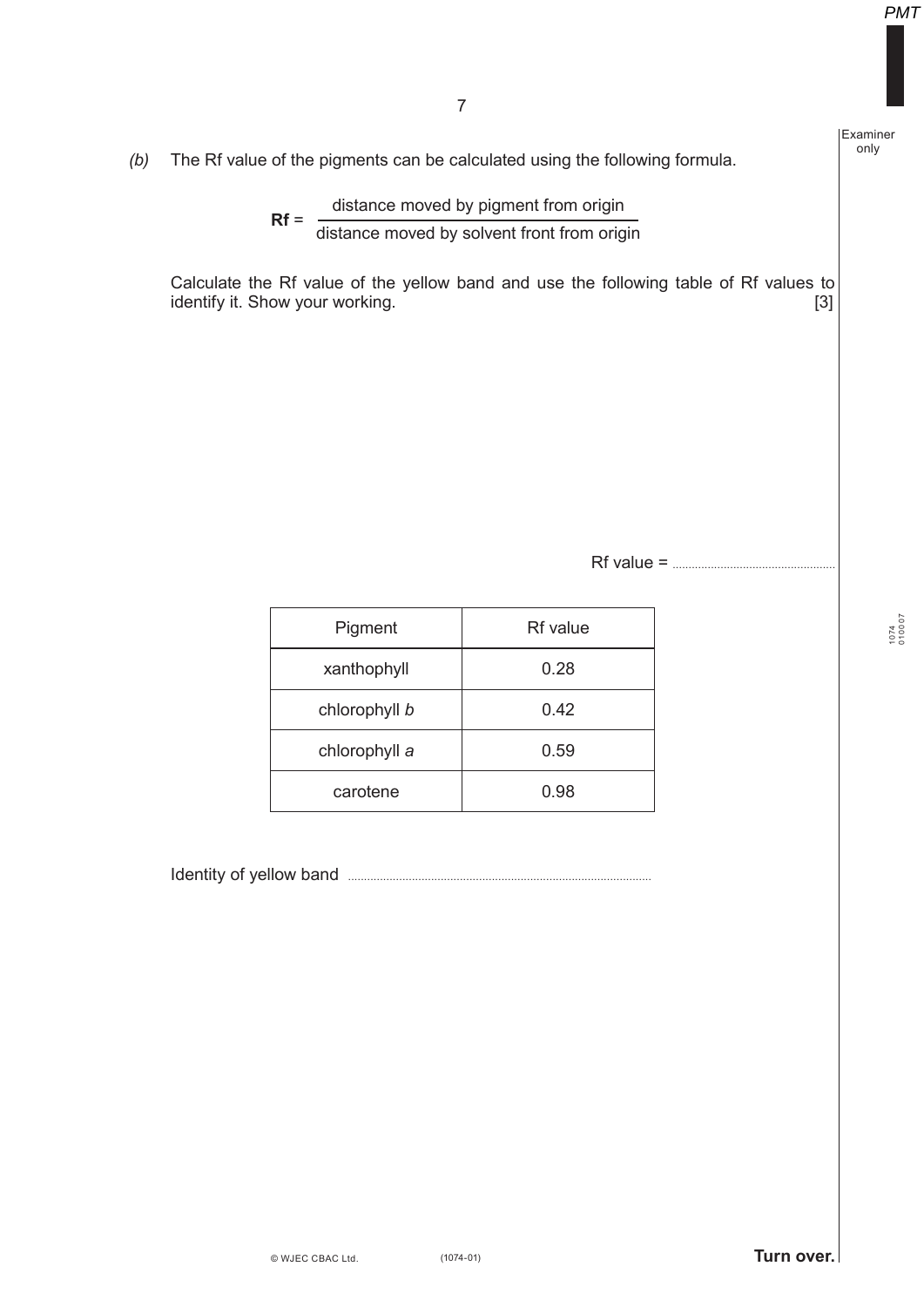Examiner

only *(c)* Some of the pigments were extracted from the chromatogram separately. The percentage of light absorbed at wavelengths from 400 to 700 nm by each of them was measured and a chart produced.

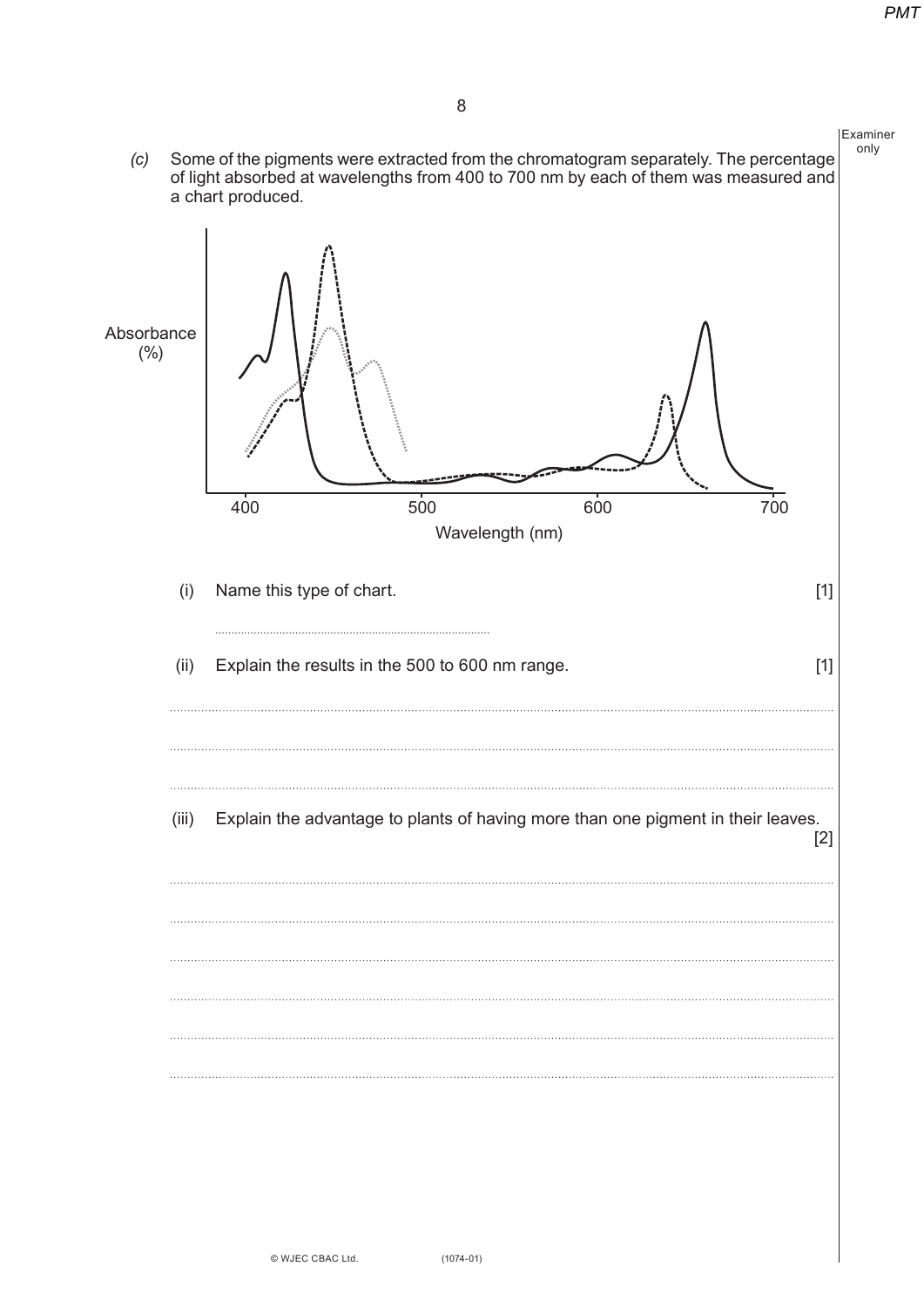9 Examiner only *(d)* Use your knowledge of photosynthesis to explain the role of these pigments in the production of ATP. [3] 

12

1074 010009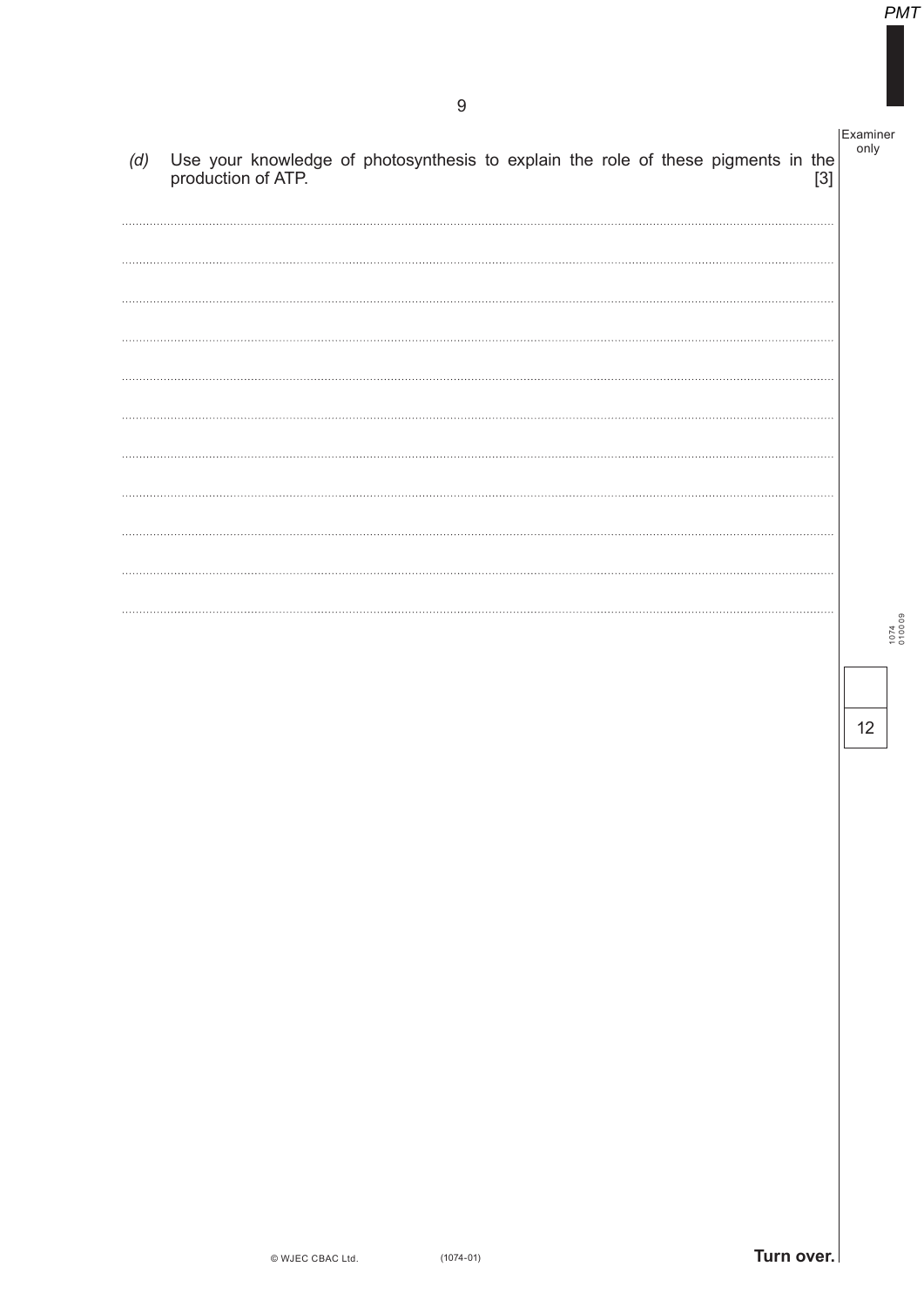Examiner only

**5.** The diagram below shows a type of batch fermenter used to produce penicillin.

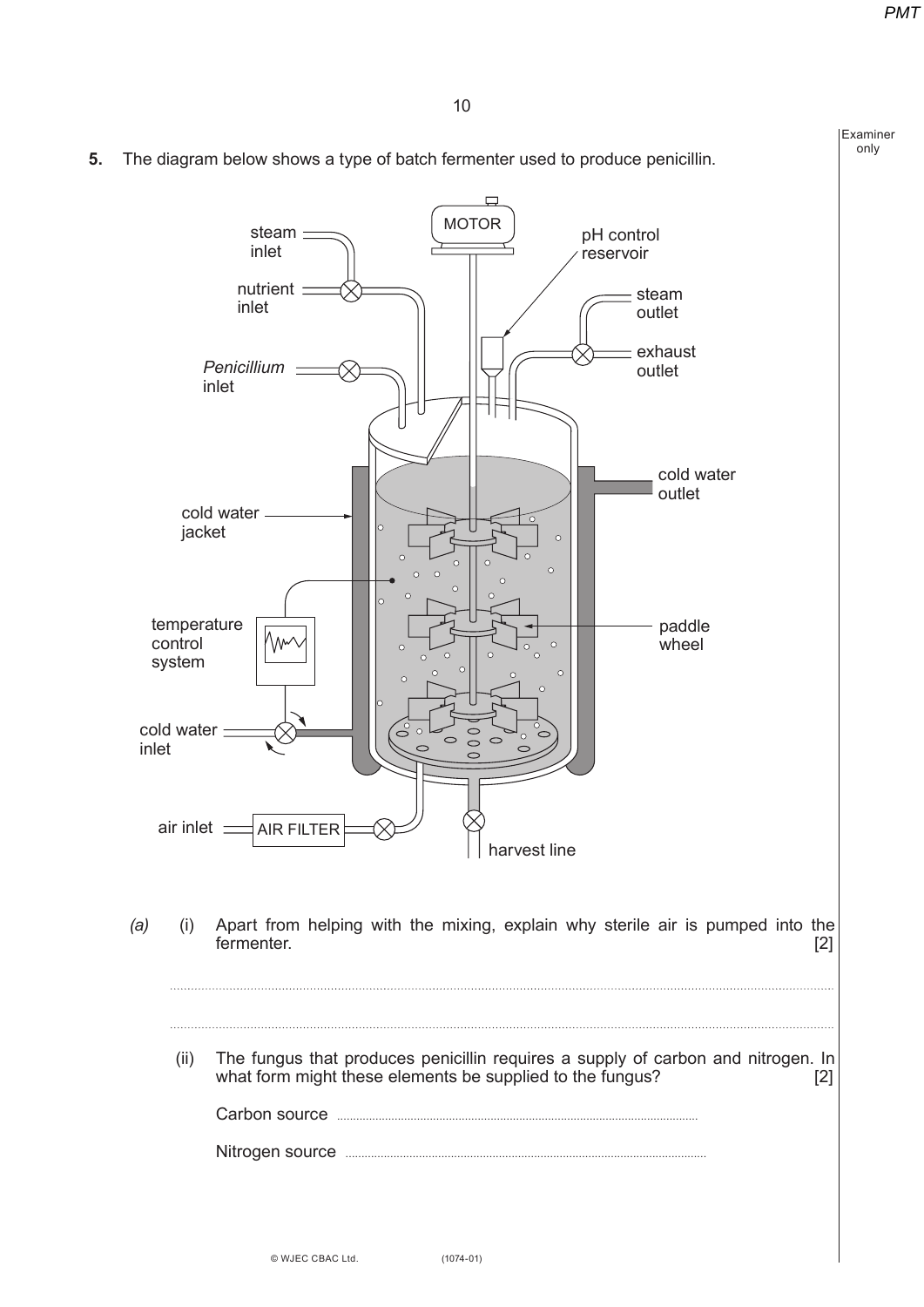| (iii) | How would the pH be controlled?<br>$[1]$                             | Examiner<br>only |
|-------|----------------------------------------------------------------------|------------------|
|       | (iv) What is the purpose of the temperature control system?<br>$[2]$ |                  |
|       |                                                                      |                  |
|       |                                                                      |                  |
|       |                                                                      |                  |
|       |                                                                      |                  |
|       |                                                                      |                  |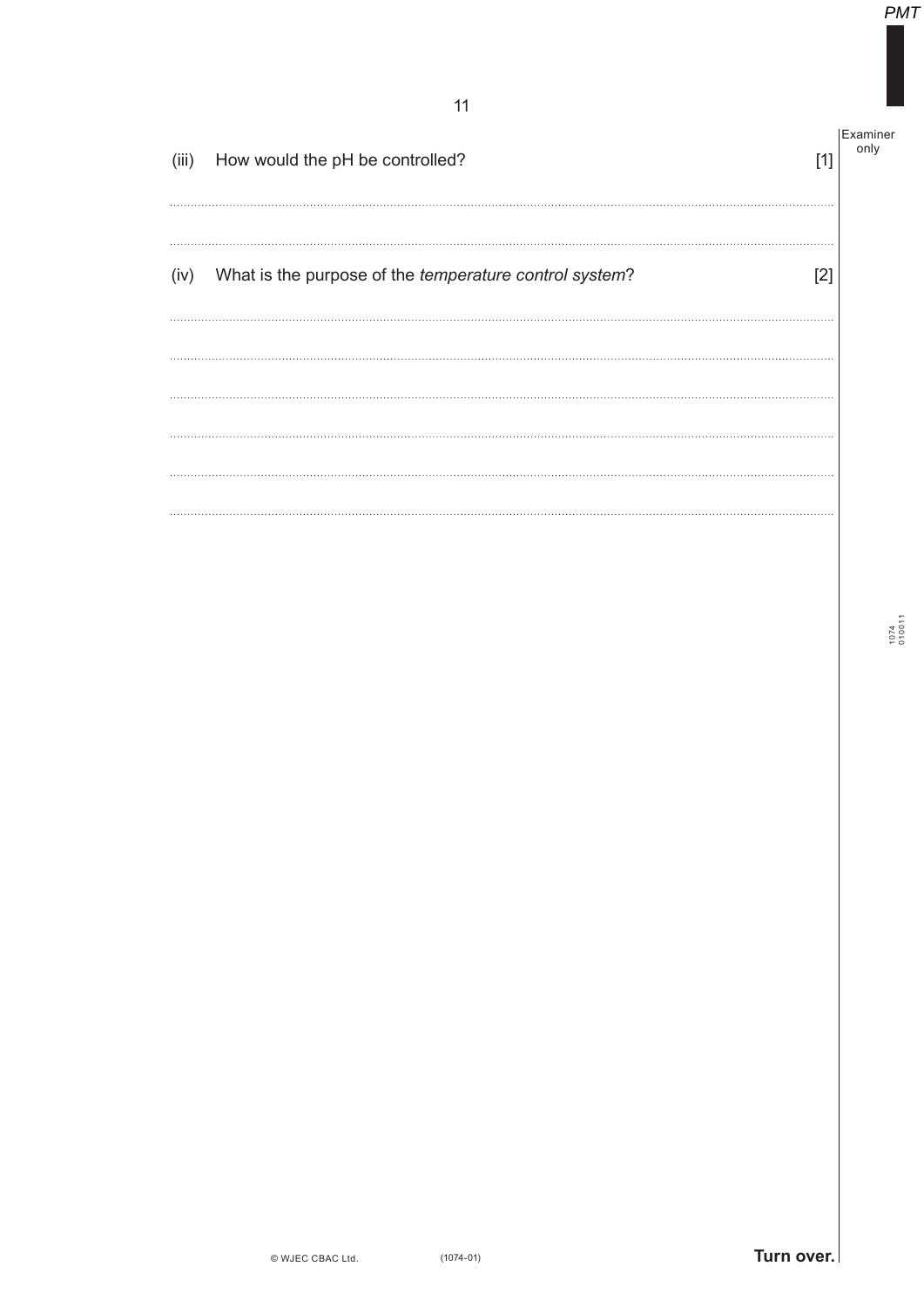Examiner



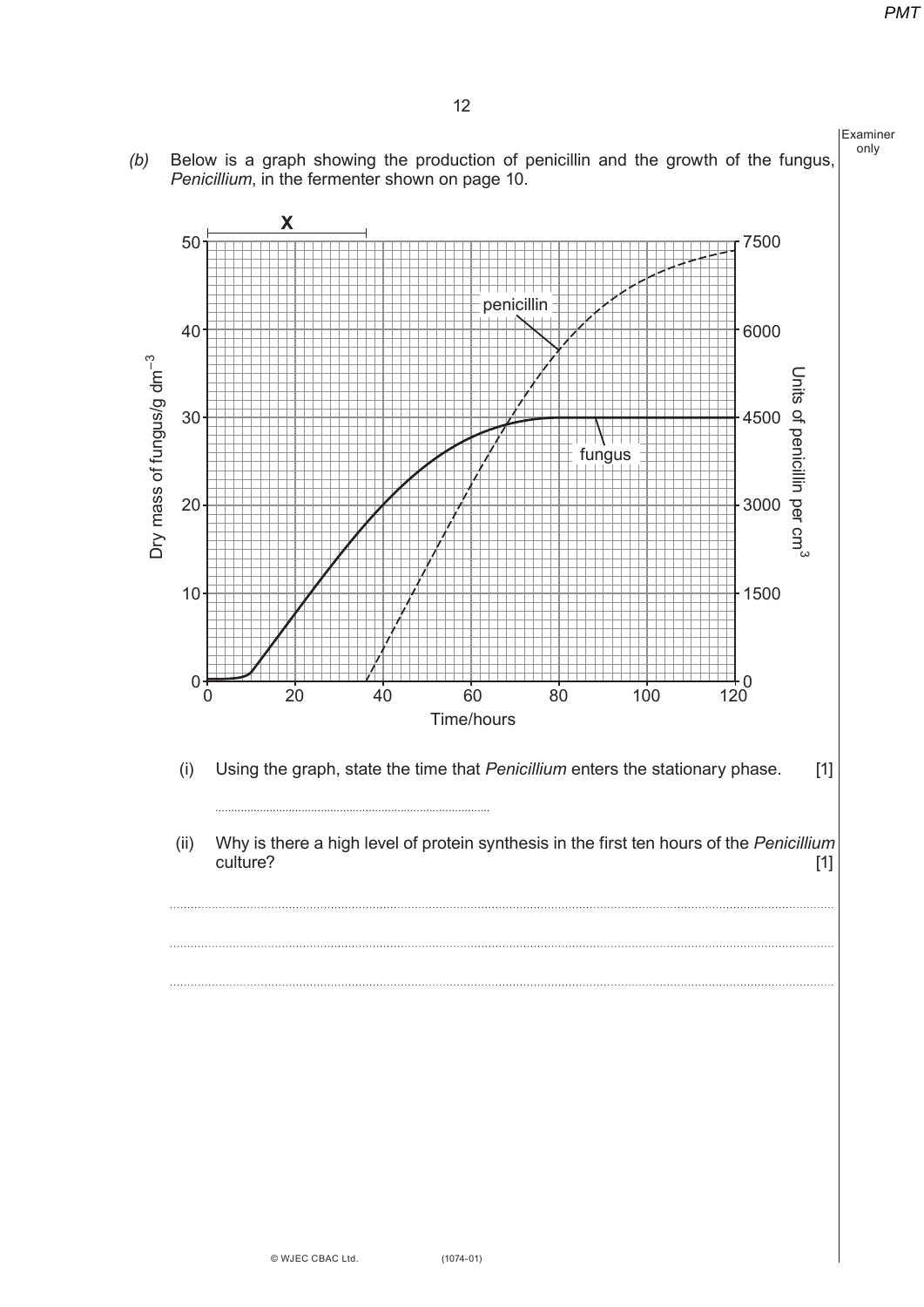© WJEC CBAC Ltd.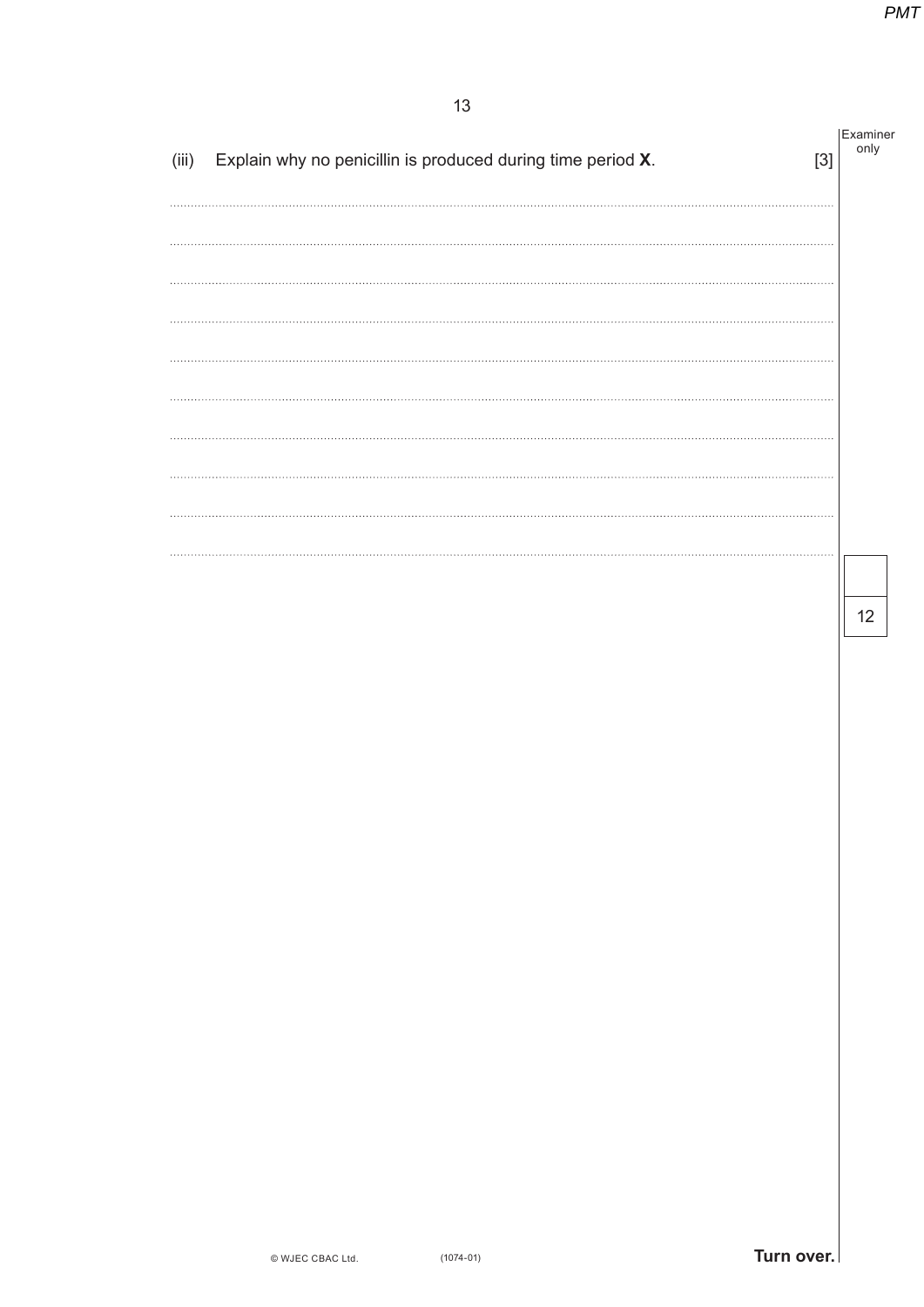Examiner only

- **6.** The two sections below were taken from different regions of a kidney.
	- **A B**
	- *(a)* Identify the regions from which these two sections were taken, giving a reason for each answer.  $[2]$

|   | Region of kidney | Reason |
|---|------------------|--------|
| A |                  |        |
| B |                  |        |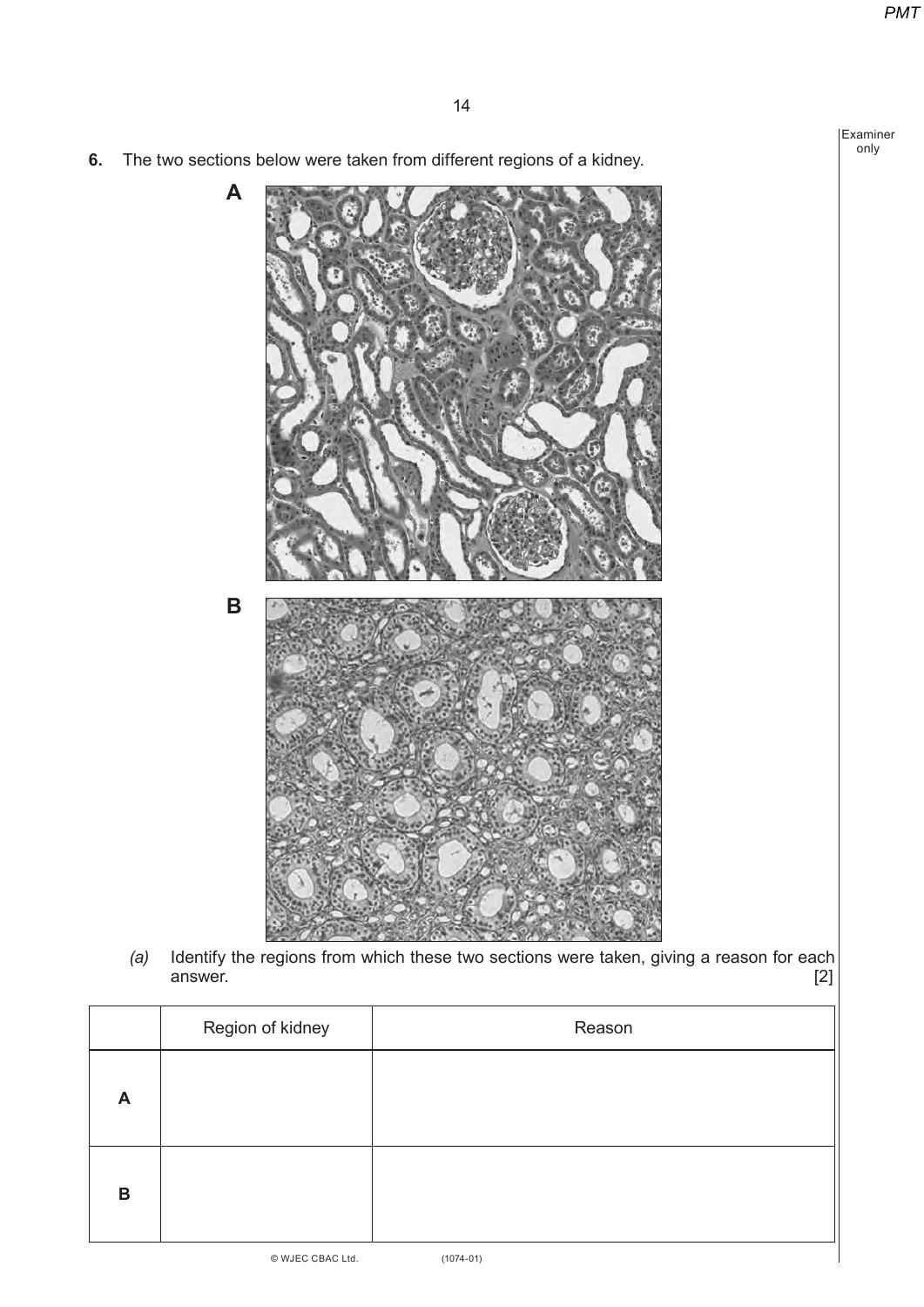| (b) | Explain how the nephron and its blood supply is adapted for ultrafiltration.<br>$[5]$                                                                                                                                            |  |
|-----|----------------------------------------------------------------------------------------------------------------------------------------------------------------------------------------------------------------------------------|--|
|     |                                                                                                                                                                                                                                  |  |
|     |                                                                                                                                                                                                                                  |  |
|     |                                                                                                                                                                                                                                  |  |
|     |                                                                                                                                                                                                                                  |  |
|     |                                                                                                                                                                                                                                  |  |
|     |                                                                                                                                                                                                                                  |  |
|     |                                                                                                                                                                                                                                  |  |
| (c) | Patients with severe kidney disease may be told to follow a protein controlled diet with low<br>sodium chloride (salt) intake. Using your knowledge of the role of the kidney, suggest why<br>this diet is recommended.<br>$[3]$ |  |
|     | Protein controlled diet                                                                                                                                                                                                          |  |
|     |                                                                                                                                                                                                                                  |  |
|     |                                                                                                                                                                                                                                  |  |
|     | Low sodium chloride (salt) intake                                                                                                                                                                                                |  |
|     |                                                                                                                                                                                                                                  |  |
|     |                                                                                                                                                                                                                                  |  |
|     |                                                                                                                                                                                                                                  |  |
|     |                                                                                                                                                                                                                                  |  |
|     |                                                                                                                                                                                                                                  |  |
|     |                                                                                                                                                                                                                                  |  |
|     |                                                                                                                                                                                                                                  |  |
|     |                                                                                                                                                                                                                                  |  |
|     |                                                                                                                                                                                                                                  |  |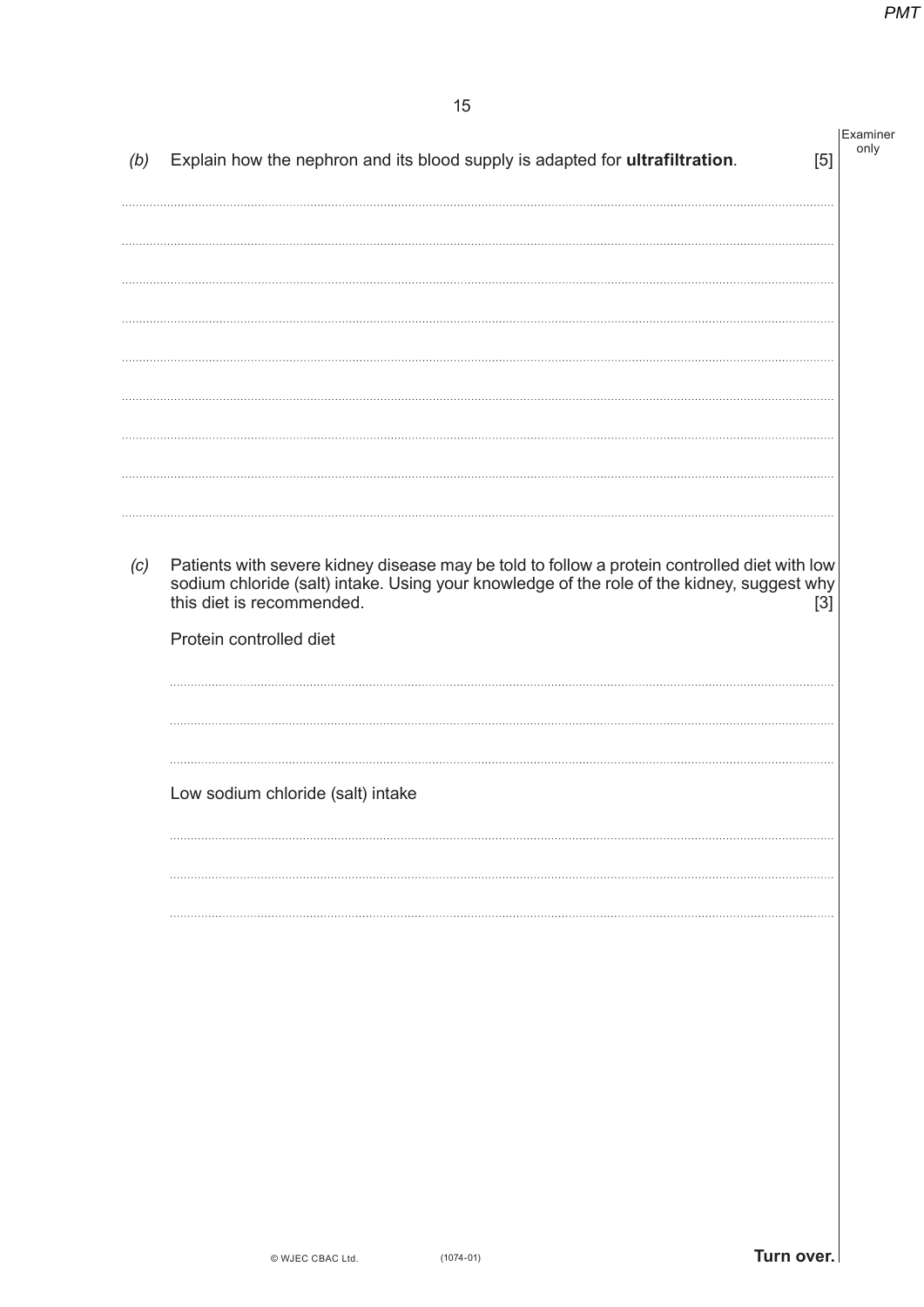Examiner only *(d)* The following diagram shows the feedback mechanisms involved in controlling blood solute concentration. **Thirst** Distal tubule Osmoreceptors in hypothalamus trigger release of ADH Hypothalamus Drinking reduces blood solute to set point STIMULUS: Increase in blood solute concentration HOMEOSTASIS: Blood solute concentration ADH **C A B** (i) Name structures **A** and **C** on the diagram above. [2] **A ...................................................................................................................................... C ......................................................................................................................................**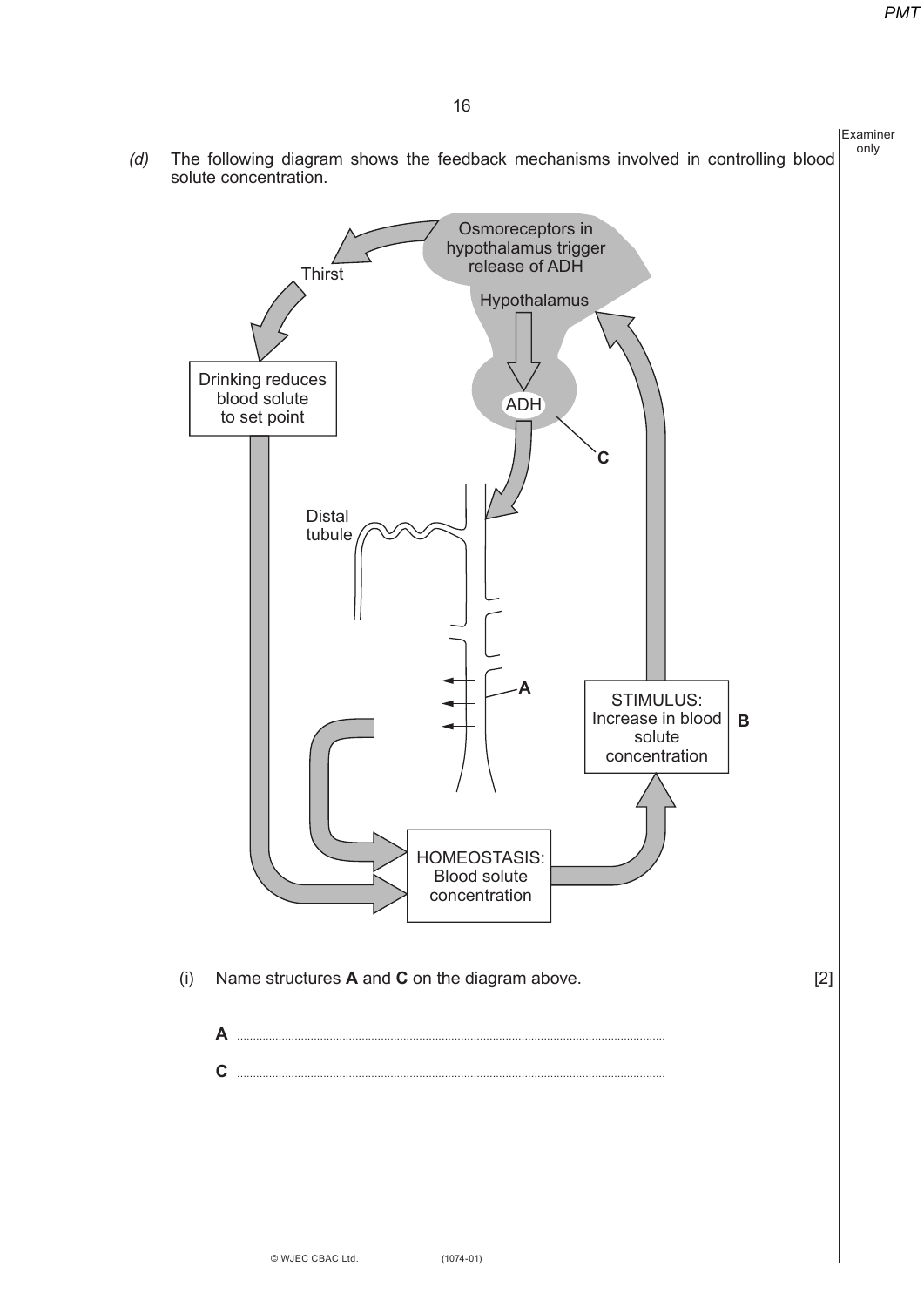| (ii)  | Give two examples of what might cause a rise in blood solute concentration as<br>shown in box <b>B</b> . | lExamineı<br>only |
|-------|----------------------------------------------------------------------------------------------------------|-------------------|
| (iii) | From your knowledge of the kidney, what would be the result of higher levels of<br>ADH at A?             |                   |
|       |                                                                                                          |                   |
|       |                                                                                                          |                   |

14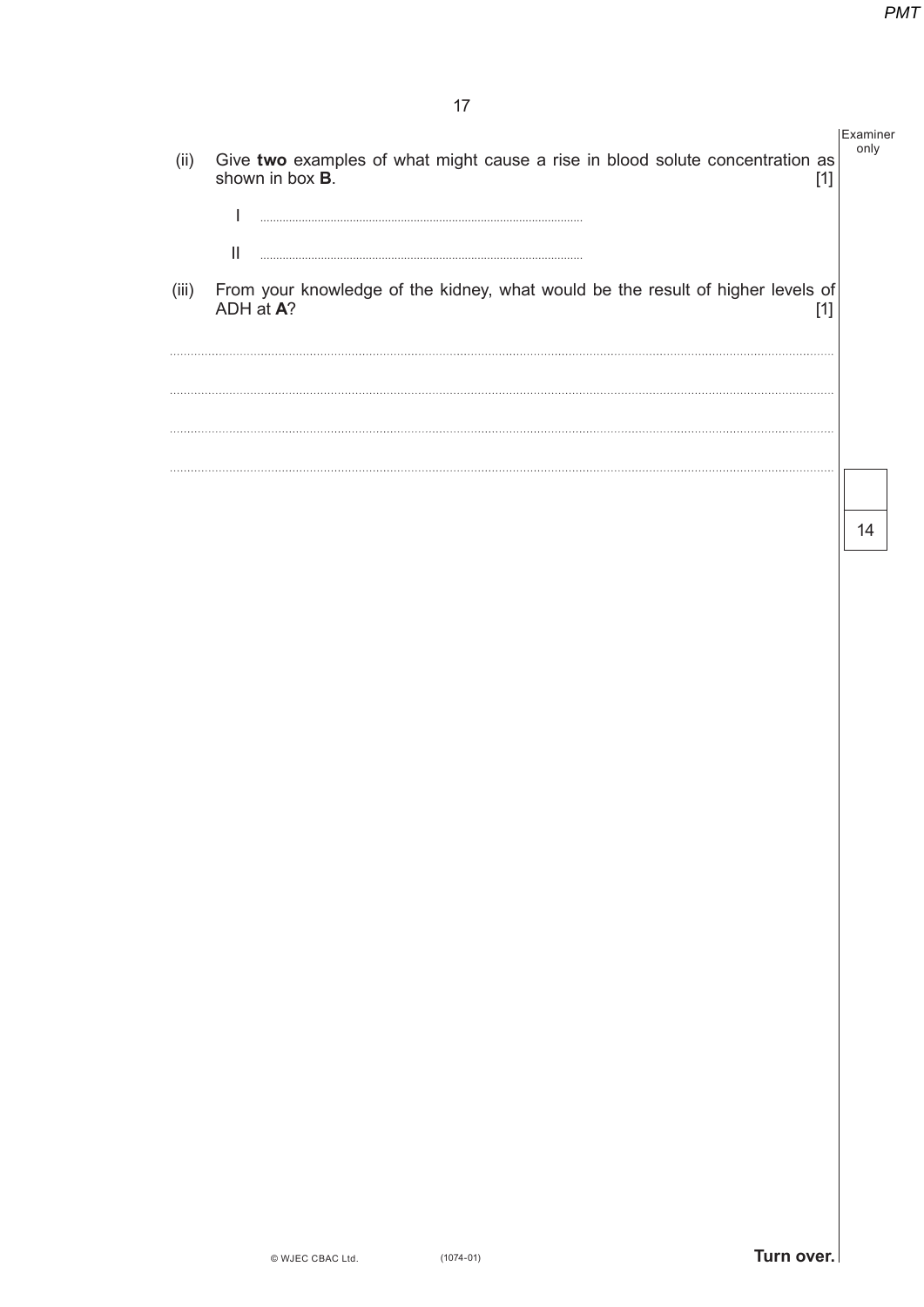|     | Acetyl cholinesterase is one of many enzymes needed for the functioning of the nervous systems<br>of vertebrates and insects. Certain chemical classes of pesticides, such as organophosphates,<br>work against pests by inhibiting cholinesterase. While the effects of cholinesterase-inhibiting<br>products are intended for insect pests, these chemicals can also be toxic to humans.<br>In severe cases of exposure to organophosphates, symptoms include uncontrollable muscular<br>tremors, breathing difficulty and possible death. | Examiner |
|-----|----------------------------------------------------------------------------------------------------------------------------------------------------------------------------------------------------------------------------------------------------------------------------------------------------------------------------------------------------------------------------------------------------------------------------------------------------------------------------------------------------------------------------------------------|----------|
| (a) | Explain the toxic effects of the organophosphates.                                                                                                                                                                                                                                                                                                                                                                                                                                                                                           | [5]      |
|     |                                                                                                                                                                                                                                                                                                                                                                                                                                                                                                                                              |          |
|     |                                                                                                                                                                                                                                                                                                                                                                                                                                                                                                                                              |          |
|     |                                                                                                                                                                                                                                                                                                                                                                                                                                                                                                                                              |          |
|     |                                                                                                                                                                                                                                                                                                                                                                                                                                                                                                                                              |          |
|     |                                                                                                                                                                                                                                                                                                                                                                                                                                                                                                                                              |          |
|     |                                                                                                                                                                                                                                                                                                                                                                                                                                                                                                                                              |          |
|     | Psychoactive drugs can affect synaptic transmission in a number of different ways.<br>Suggest some different mechanisms by which psychoactive drugs could decrease the<br>rate of synaptic transmission.                                                                                                                                                                                                                                                                                                                                     | [4]      |
|     |                                                                                                                                                                                                                                                                                                                                                                                                                                                                                                                                              |          |
|     |                                                                                                                                                                                                                                                                                                                                                                                                                                                                                                                                              |          |
| (b) |                                                                                                                                                                                                                                                                                                                                                                                                                                                                                                                                              |          |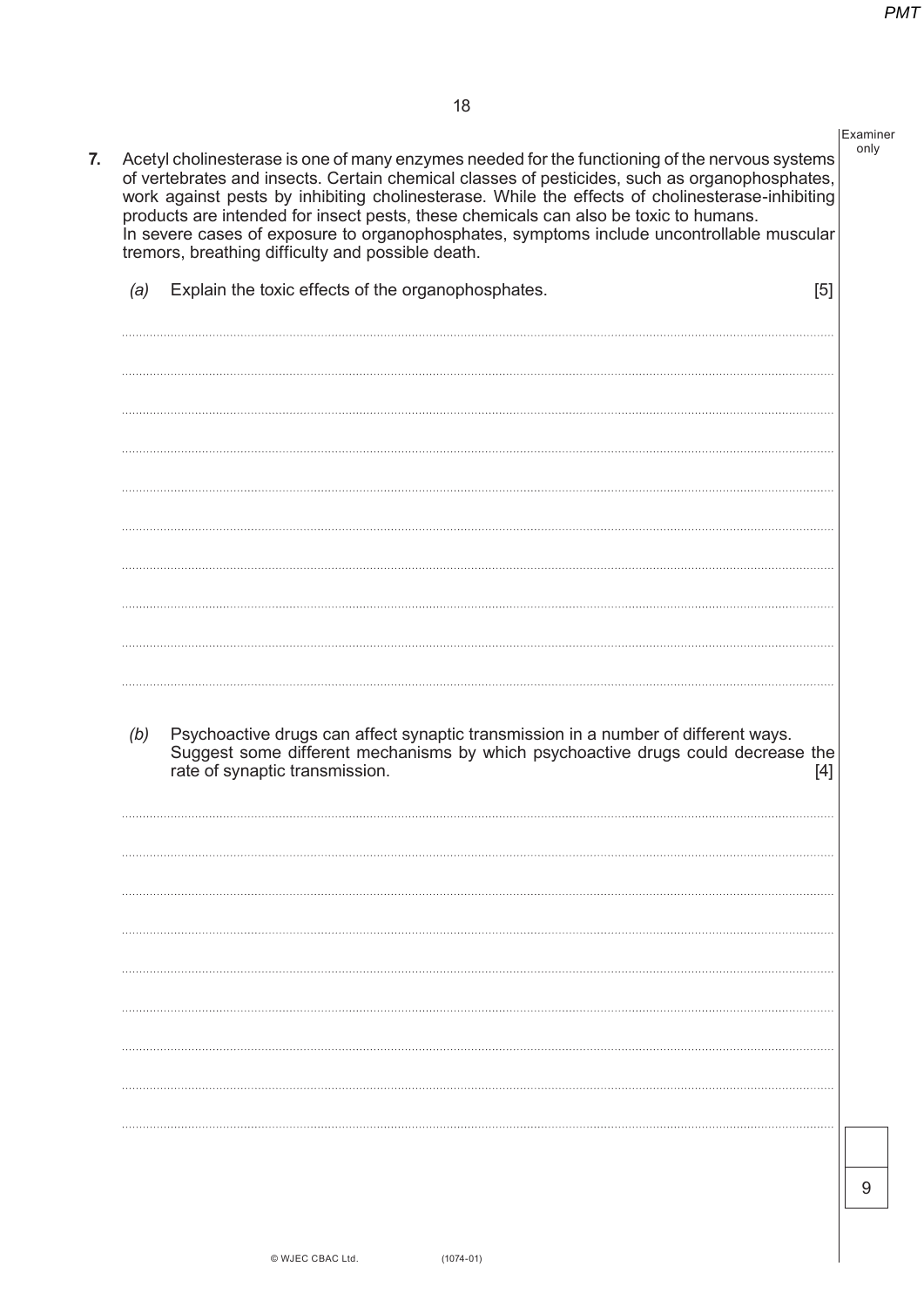|         |     | Answer one of the following questions.                                                                                                                                                                                 |
|---------|-----|------------------------------------------------------------------------------------------------------------------------------------------------------------------------------------------------------------------------|
|         |     | Any diagrams included in your answer must be fully annotated.                                                                                                                                                          |
| Either, | (a) | Describe the role of the electron transport chain in the synthesis of ATP. (Details<br>of glycolysis, link reaction and Krebs cycle are not required.)<br>Explain the importance of ATP in living organisms.<br>$[10]$ |
| Or,     | (b) | Describe the processes of glycolysis and the link reaction.<br>$[10]$                                                                                                                                                  |
|         |     |                                                                                                                                                                                                                        |
|         |     |                                                                                                                                                                                                                        |
|         |     |                                                                                                                                                                                                                        |
|         |     |                                                                                                                                                                                                                        |
|         |     |                                                                                                                                                                                                                        |
|         |     |                                                                                                                                                                                                                        |
|         |     |                                                                                                                                                                                                                        |
|         |     |                                                                                                                                                                                                                        |
|         |     |                                                                                                                                                                                                                        |
|         |     |                                                                                                                                                                                                                        |
|         |     |                                                                                                                                                                                                                        |
|         |     |                                                                                                                                                                                                                        |
|         |     |                                                                                                                                                                                                                        |
|         |     |                                                                                                                                                                                                                        |
|         |     |                                                                                                                                                                                                                        |
|         |     |                                                                                                                                                                                                                        |
|         |     |                                                                                                                                                                                                                        |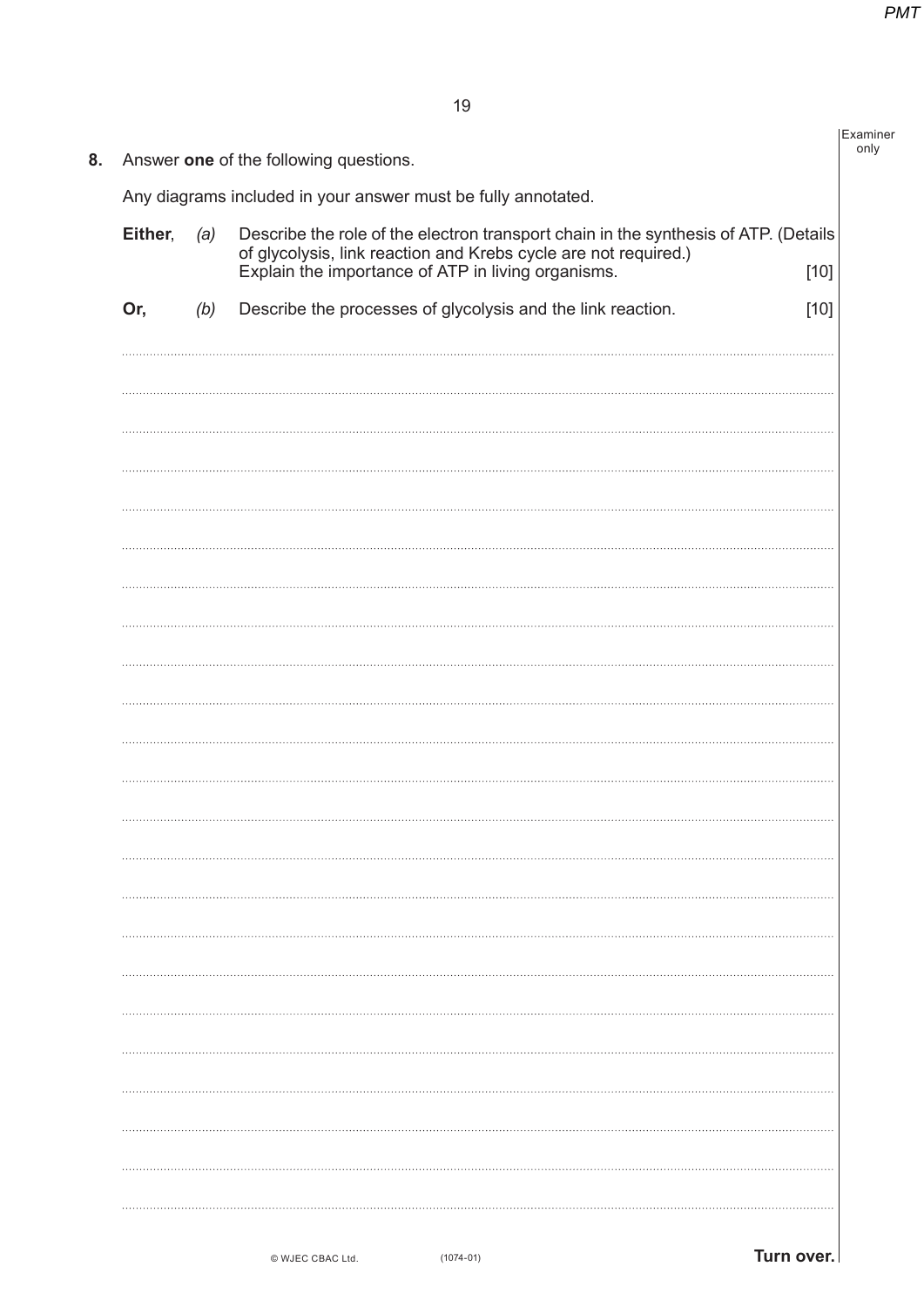| 20                                |                  |
|-----------------------------------|------------------|
|                                   | Examiner<br>only |
| .                                 |                  |
|                                   |                  |
|                                   |                  |
|                                   |                  |
|                                   |                  |
|                                   |                  |
|                                   |                  |
|                                   |                  |
|                                   |                  |
|                                   |                  |
|                                   |                  |
|                                   |                  |
|                                   |                  |
|                                   |                  |
|                                   |                  |
|                                   |                  |
|                                   |                  |
|                                   |                  |
|                                   |                  |
|                                   |                  |
|                                   |                  |
|                                   |                  |
|                                   |                  |
|                                   |                  |
|                                   |                  |
|                                   |                  |
|                                   |                  |
|                                   |                  |
|                                   |                  |
|                                   |                  |
|                                   |                  |
|                                   |                  |
| © WJEC CBAC Ltd.<br>$(1074 - 01)$ |                  |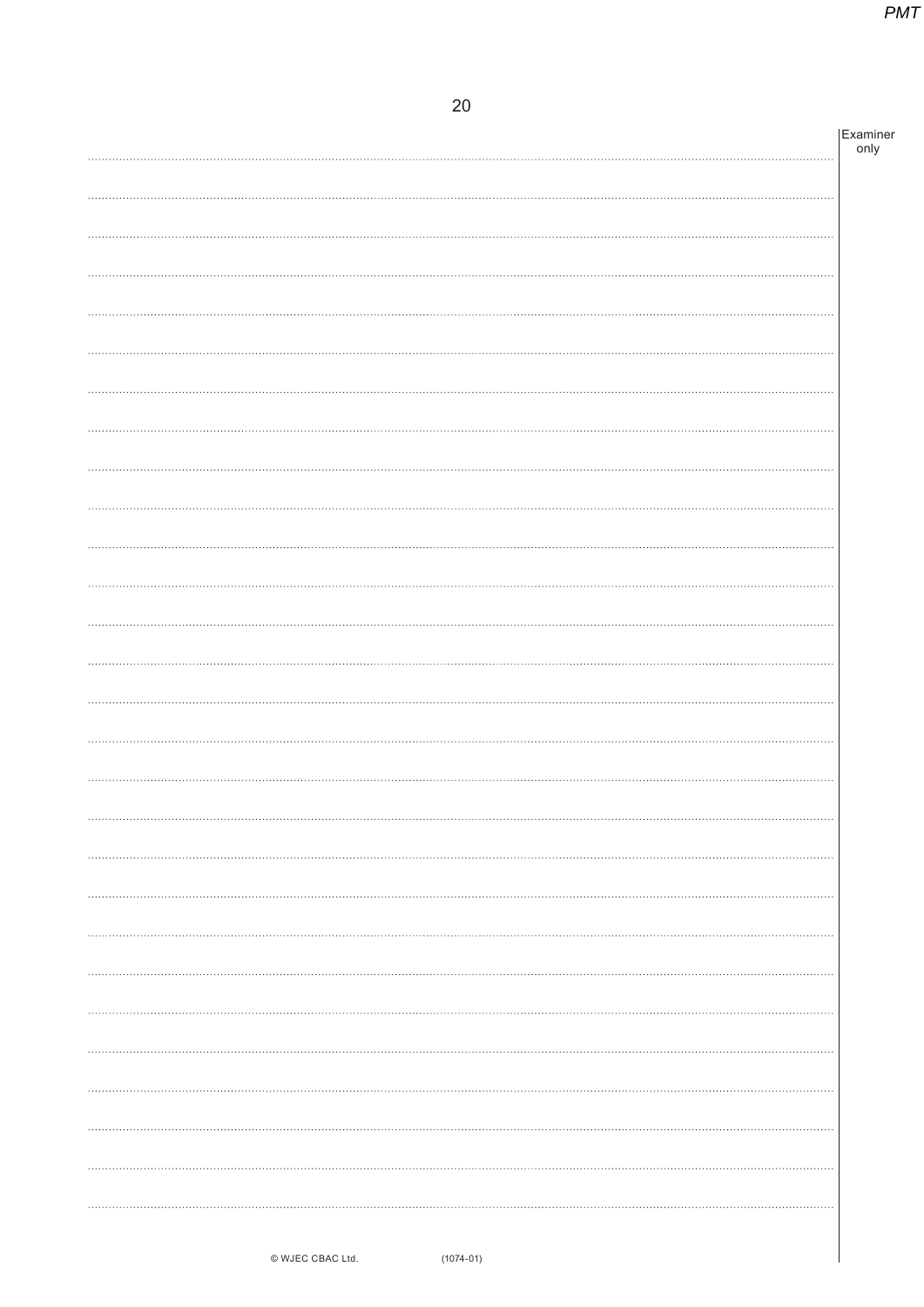|  |  | PM |
|--|--|----|
|  |  |    |
|  |  |    |
|  |  |    |

| 21                  |                  |
|---------------------|------------------|
|                     | Examiner<br>only |
|                     |                  |
|                     |                  |
|                     |                  |
|                     |                  |
|                     |                  |
|                     |                  |
|                     |                  |
|                     |                  |
|                     |                  |
|                     |                  |
|                     |                  |
|                     |                  |
|                     |                  |
|                     |                  |
|                     |                  |
|                     |                  |
|                     |                  |
|                     |                  |
|                     |                  |
|                     |                  |
|                     |                  |
|                     |                  |
|                     |                  |
|                     |                  |
|                     |                  |
|                     |                  |
|                     |                  |
|                     |                  |
|                     |                  |
|                     |                  |
|                     |                  |
|                     |                  |
|                     |                  |
| <b>END OF PAPER</b> |                  |

(1074-01)

© WJEC CBAC Ltd.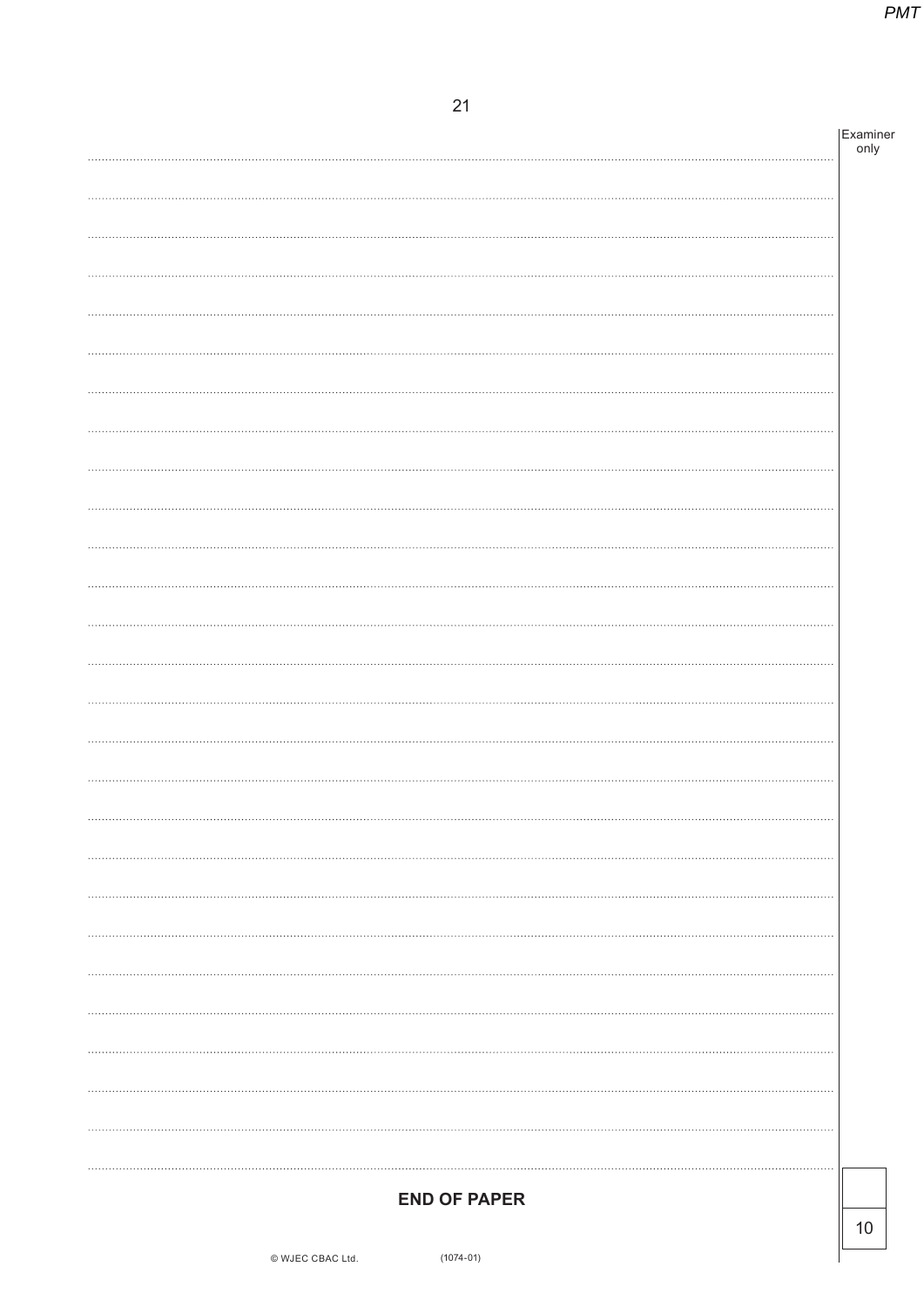# **BLANK PAGE**